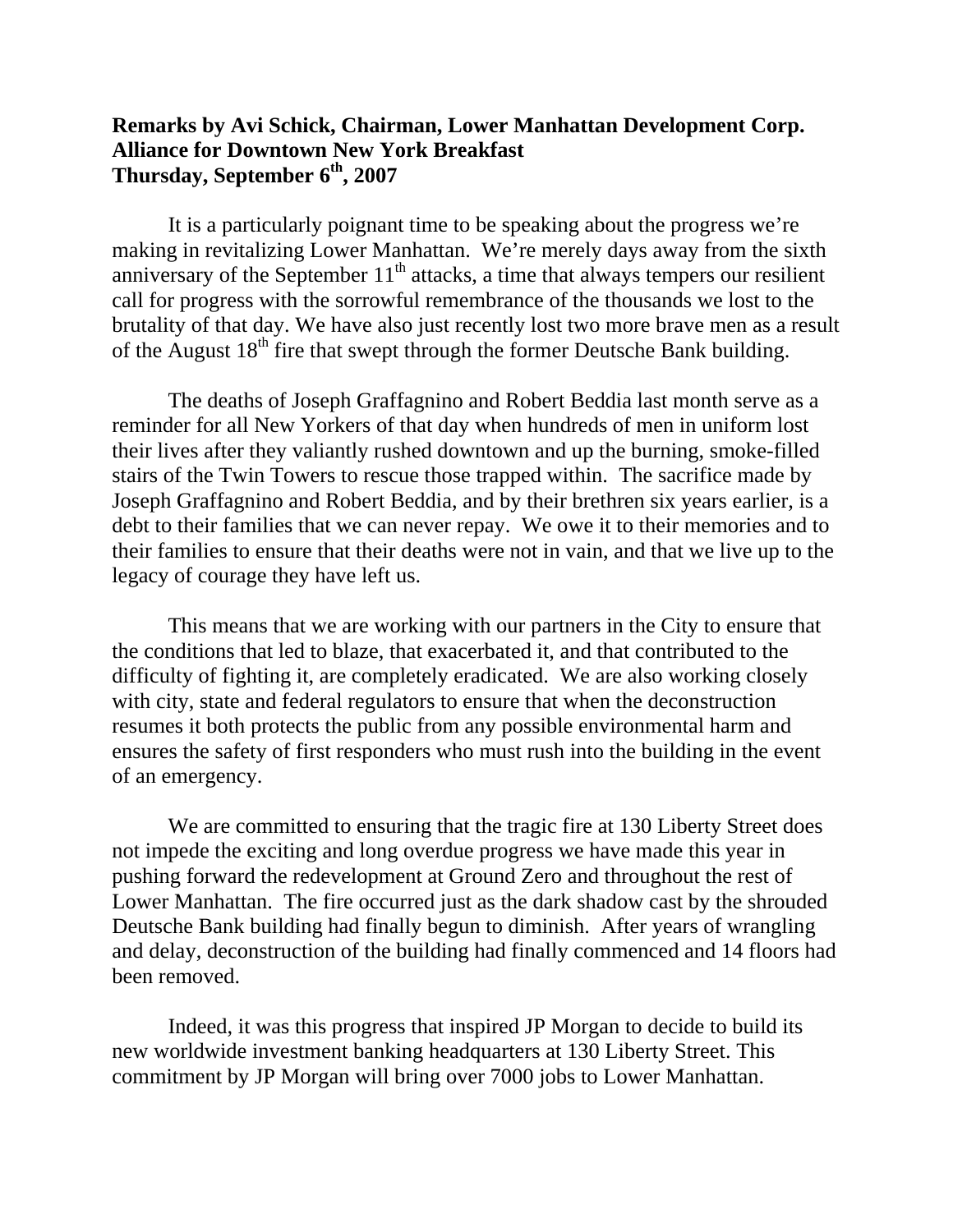So my vow to you today is this: We will bring that wretched building down. We will do so safely. We will do so carefully. And we will do so expeditiously. We must remove this last ugly vestige and reminder of September  $11<sup>th</sup>$ .

Attracting JP Morgan downtown was essential to cementing Lower Manhattan's identity as the financial capital of the world. Already Goldman Sach's new global headquarters is beginning to rise on West Street, across from where the Freedom Tower will stand. Merrill Lynch is across the highway in the World Financial Center. Together they represent an unsurpassed concentration of global financial leaders.

And while there have been recent noises that Merrill might move from downtown, let me say this: I'm the Chair of the Lower Manhattan Development Corporation and we will work like heck to make sure Merrill stays downtown where it belongs.

This brings me to another crucial point about Lower Manhattan's revival: From the beginning, it has been clear that rebuilding downtown would be a partnership between public and private sectors. As our friends at the Downtown Alliance have long recognized, for real revitalization, it is not enough for Lower Manhattan to be the premiere destination for business and global capitalism. To truly thrive, the neighborhoods of Lower Manhattan must be 24-7 communities, where people work, live and play.

We now have an opportunity to change the landscape of Lower Manhattan, and with it, its destiny. The private sector is doing its part to realize this brighter future. Nearly two dozen hotel projects are underway or slated for construction and they will bring over 3,000 new hotel rooms to the area. Similarly, in the last few years, Lower Manhattan's apartment inventory has increased by over 20%. And the retail market is flourishing.

Now, Governor Spitzer has pledged the public sector will deliver on its end of the bargain. As you all know the Governor has a close attachment to Lower Manhattan. During his 8 years as attorney general, he worked downtown and was in his offices at 120 Broadway watching as the Twin Towers fell. He cares deeply about the future of this neighborhood and community and knows that the public infrastructure needs to be in place for it to grow and thrive. The Governor also understands that if this is to happen, the intractable battles that plagued the progress in prior years must end. Over the last 8 months he acted quickly and decisively to ensure that they did.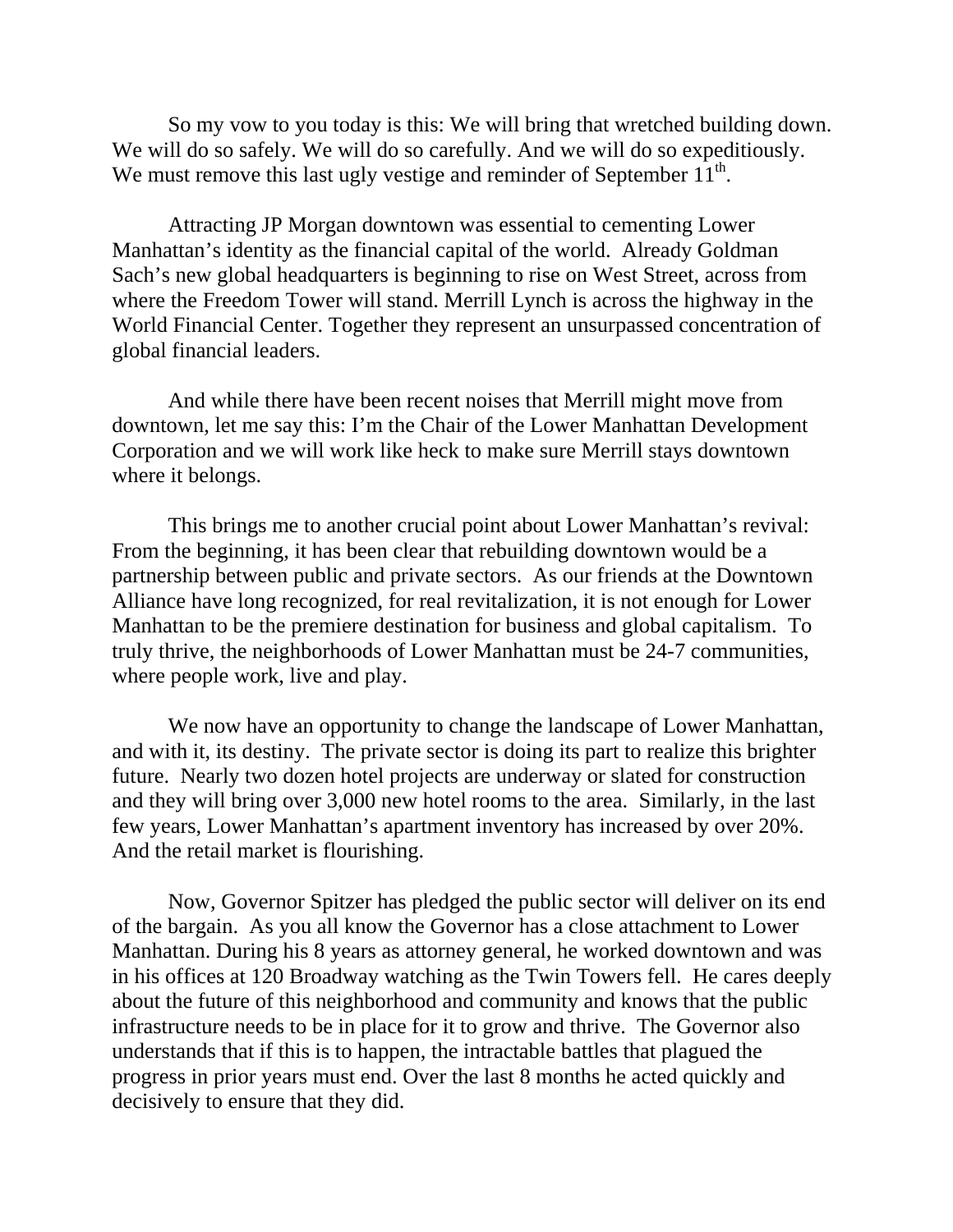Indeed, by forging consensus and bringing discipline, focus, and certainty to the decision-making, Governor Spitzer has already presided over an extraordinary list of accomplishments downtown. Almost immediately upon taking office, he ended the longstanding uncertainty around construction of the Freedom Tower, a critically important milestone that signaled that hand-wringing and paralysis would no longer be the order of the day. The Governor then ended the years-long legal battle with the insurers, freeing up billions of dollars necessary to rebuild on the site. And working with Speaker Silver he brought JP Morgan downtown.

Similarly, the Governor directed me and the leadership at the LMDC to resolve the fractious and emotional battle regarding the fate of the Survivor Staircase which needs to be moved to allow the Port Authority to rebuild on the site. And working with the Memorial Foundation, we did so. By ending the stalemate between the various parties, I can proudly say that LMDC has transformed the Survivor Staircase from a symbol of intractability to an artifact of our shared experience, and a testament to possibility of harmonizing respectful memory with renewal and progress.

But the Governor is not resting on these accomplishments and neither is the LMDC. There is still too much important work to be done by the public sector to match the momentum of our private sector partners. At Ground Zero, LMDC is taking significant steps to coordinate and bring clarity to the rebuilding process so that the public gets the progress it has patiently waited for. The Governor has made clear that just as there will be no more false starts, there will be no more false promises. Chief among these steps is establishing a rigorous, independently vetted master rebuilding schedule that sets forth realistic and accurate dates by which the public can expect completion of the key projects on the site.

To this end, LMDC has brought together all of the government agencies doing work related to rebuilding the site. We have replaced the balkanization by which each stakeholder focused on its individual projects with coordination and consensus-building. We are working closely with an independent engineering firm to identify any potential obstacles and the steps necessary to overcome them. When this work is done, the public will know that any dates the Governor announces are not symbolic, but real.

In addition to this important work at Ground Zero, we are putting into place the public infrastructure necessary to transform Lower Manhattan from merely a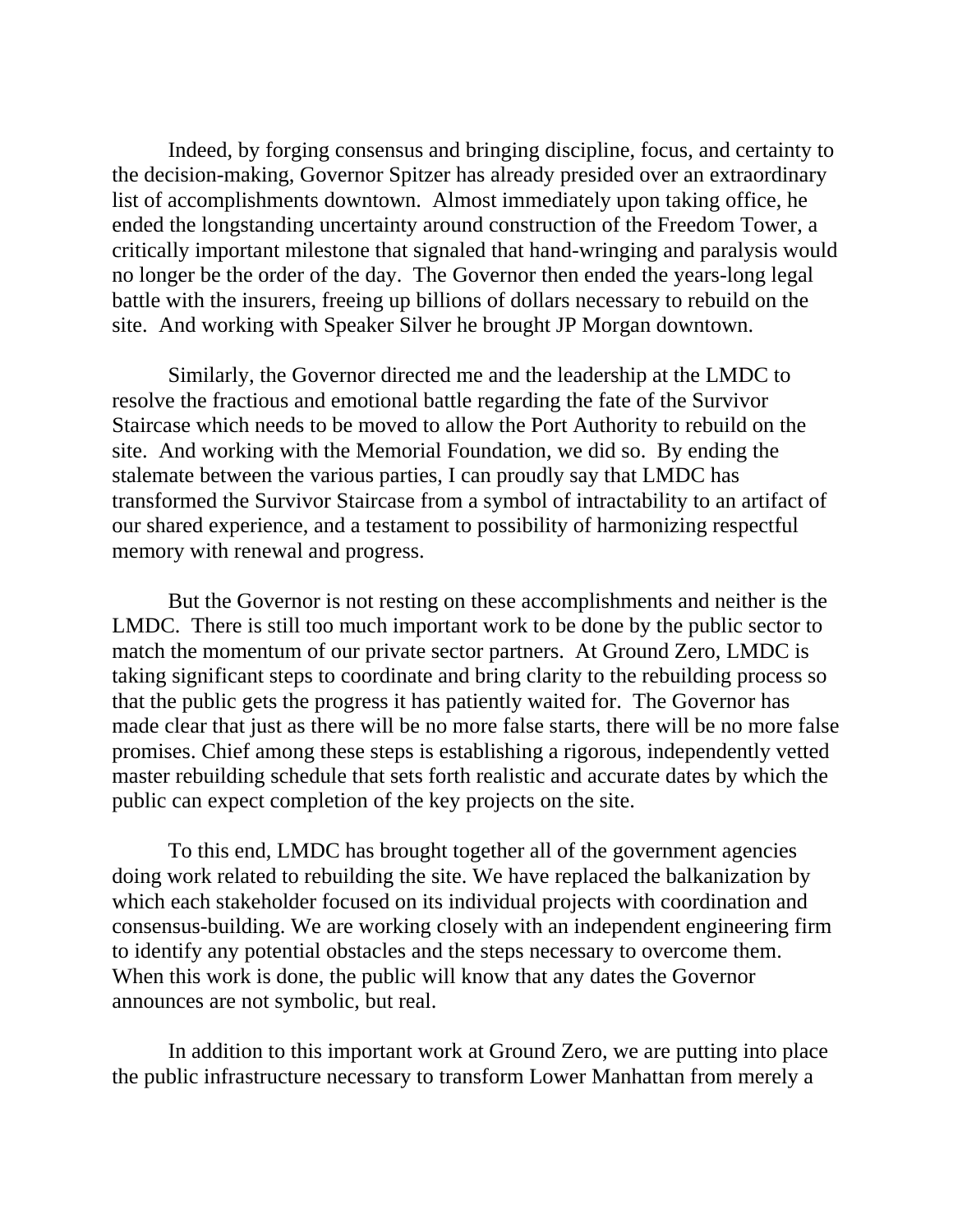commercial center into a thriving, diverse, world-class residential, cultural and recreational environment.

For example, approximately \$10 billion dollars has been allotted to crucial transportation infrastructure projects that will entirely transform access throughout Lower Manhattan. These projects include, of course, the breathtaking Santiago Calatrava PATH hub - a Grand Central Station for Twenty-First Century Lower Manhattan - and the Fulton Street Transit Center which will connect the dozen subway lines that link Lower Manhattan to the rest of the City and the outer boroughs. When all of this is done, the improvements will provide seamless riverto-river access downtown. It will enable residents and visitors to take in the views of the East River at the South Street Seaport and then easily get to Battery Park City to compare them to those of the Hudson River.

And whether residents, workers or visitors are on the east or west side, they will benefit from the ring of green park space and open space that will extend along the perimeter of Lower Manhattan, opening up the waterfront for recreational use. This ring of green, for which LMDC has committed a quarter of a billion dollars in funding, includes the East River Waterfront Esplanade that will transform that stretch of waterfront, as well as significant improvements to Hudson River Park and Battery Park.

For those who prefer cultural activities, the revitalized Lower Manhattan will contain world-class cultural facilities. Chief among these, of course, is the National September 11 Memorial Museum. The LMDC and the state have provided more than \$300 million in funding, but Mayor Bloomberg has secured its future with his superb fundraising and leadership, and by installing Joe Daniels and Alice Greenwald to bring the memorial and museum life.

LMDC is also committed to bringing a world class performing arts center to Ground Zero. While this project has had a difficult history, the Governor is dedicated to making it happen, and the LMDC has committed \$55 million to the effort – the only money in place so far. LMDC has also funded numerous cultural programs and entities off the WTC site. To date it has given away more than \$30 million in cultural funds to downtown entities so that Lower Manhattan can be a community where the arts are woven into the very fabric of the community.

Finally, LMDC is aware that the long-term health and vibrancy of downtown requires that the residents of all of Lower Manhattan's diverse neighborhoods have the social infrastructure they need to prosper. Next month we